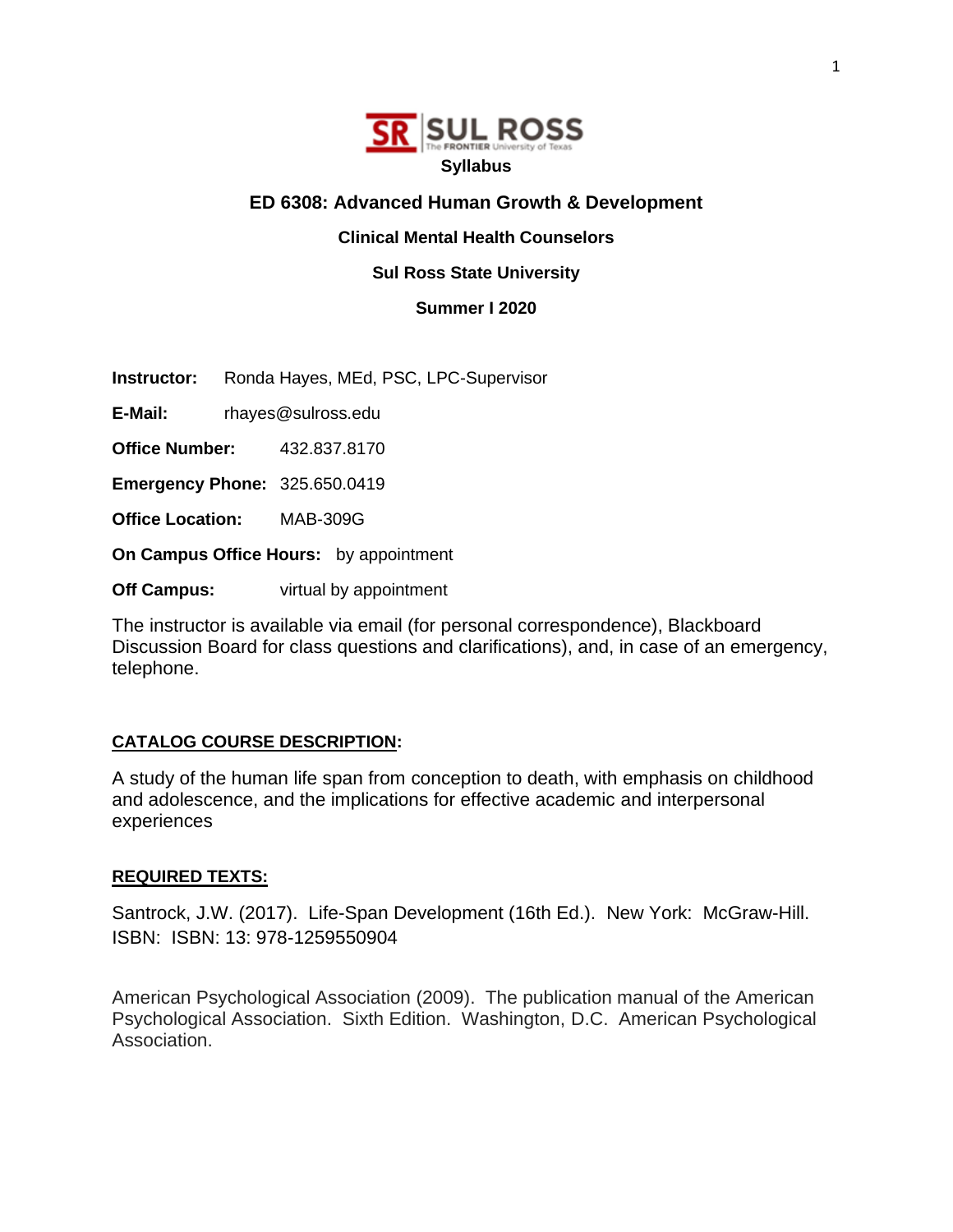# **CACREP CAREER COUNSELING STANARDS**

|          | <b>CACREP STANDARD</b>                                                                                                             | <b>ACTIVITY</b>                                             | <b>SLOs</b> |
|----------|------------------------------------------------------------------------------------------------------------------------------------|-------------------------------------------------------------|-------------|
|          | <b>Foundations</b>                                                                                                                 |                                                             |             |
| 2.F.3.a. | Theories of individual and family development<br>across the lifespan                                                               | <b>Chapter Discussions,</b><br><b>Case Studies, Quizzes</b> | 1           |
| 2.F.3.b. | Theories of learning                                                                                                               | <b>Chapter Discussions,</b><br><b>Case Studies, Quizzes</b> | 1           |
| 2.F.3.c. | Theories of normal and abnormal personality<br>development                                                                         | <b>Chapter Discussions,</b><br><b>Case Studies, Quizzes</b> | 1           |
| 2.F.3.d. | Theories and etiology of addictions and<br>addictions behaviors                                                                    | <b>Chapter Discussions,</b><br>Case Studies, Quizzes        | 1           |
| 2.F.3.e. | Biological, neurological, and physiological<br>factors that affect human development,<br>functioning, and behavior                 | <b>Chapter Discussions,</b><br><b>Case Studies, Quizzes</b> | 1           |
| 2.F.3.f. | Systematic and environmental factors that affect<br>human development, functioning, and behavior                                   | <b>Chapter Discussions,</b><br>Case Studies, Quizzes        | 1           |
| 2.F.3.g. | Effects of crisis, disasters and trauma on diverse<br>individuals across the lifespan                                              | <b>Chapter Discussions,</b><br><b>Case Studies, Quizzes</b> |             |
| 2.F.3.h. | A general framework for understanding differing<br>abilities and strategies for differentiated<br>interventions                    | <b>Chapter Discussions,</b><br>Case Studies, Quizzes        |             |
| 2.F.3.i. | Ethical and culturally relevant strategies for<br>promoting resilience and optimum development<br>and wellness across the lifespan | <b>Chapter Discussions,</b><br>Case Studies, Quizzes        | 1           |
| 5.C.2.g. | impact of biological and neurological<br>mechanisms on mental health                                                               | <b>Chapter Discussions,</b><br>Case Studies, Quizzes        | 1           |

# **COURSE OBJECTIVES:**

- Identify and correctly list stages of development (biological, cognitive, moral, and social) during the life cycle of the individual as proposed by various psychological theories.
- Describe the developing person at different periods in the life span.
- Identify disturbances in the developmental process along with possible reasons for these disturbances.
- List different methods of studying human behavior along with the strengths and weaknesses of each.
- Apply implications from various developmental models to counseling and/or educational processes and situations.
- Recognize the similarities and differences within and among people of all ages, cultures, and social backgrounds.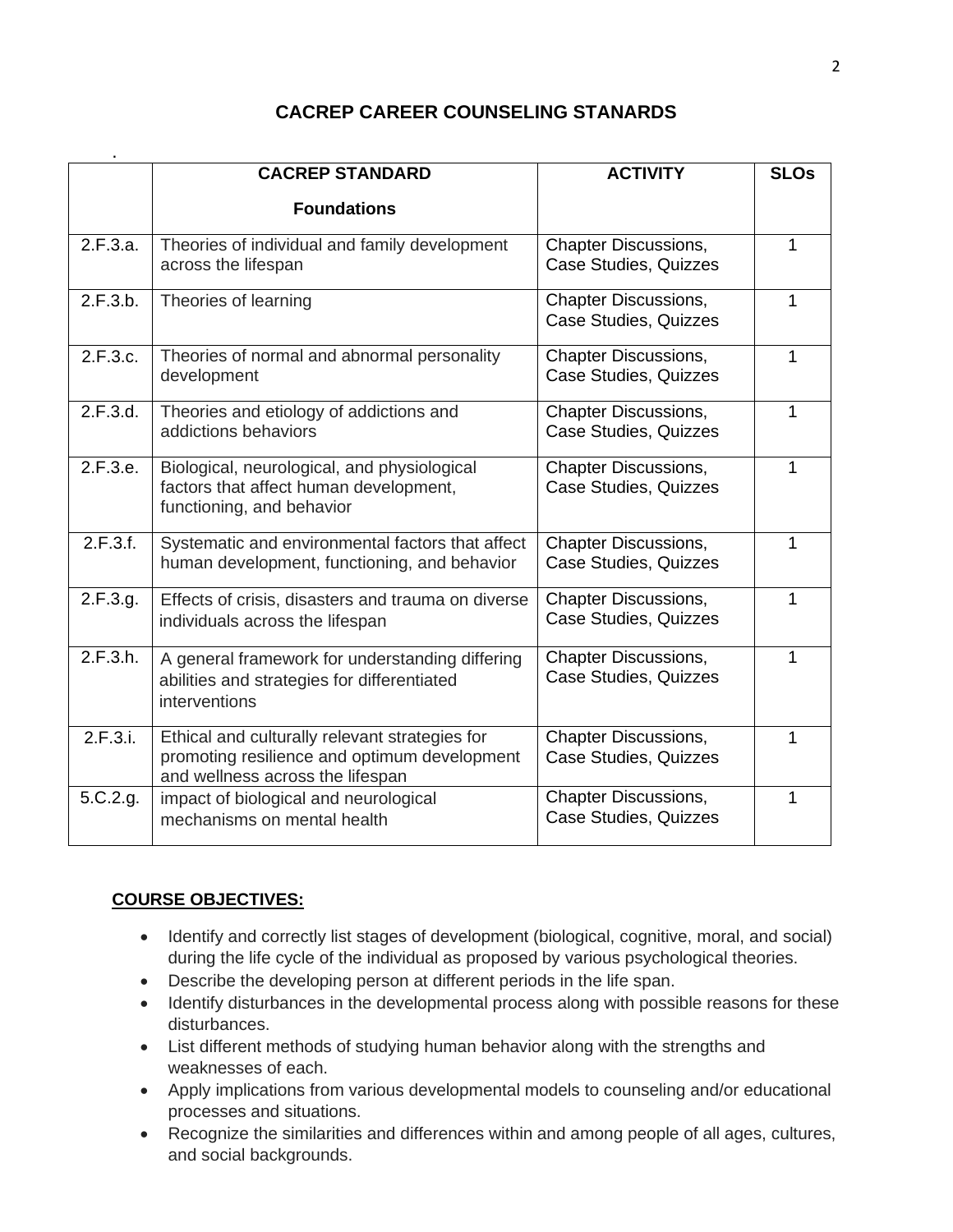- Identify major problems of children and adolescents as they grow toward maturity and think about possible solutions based on specific developmental theories.
- Review research studies related to various aspects of human development and translate their meanings and implications for education and counseling.

## **STUDENT LEARNING OUTCOMES:**

The student will be able to:

- 1. Demonstrate their ability to apply within guidance and counseling, their knowledge of human development, diversity, and factors that affect client's ability to achieve their potential
- 2. Demonstrate their ability to plan, implement, and evaluate a developmental counseling program, this program will incorporate assessment, as well as individual and group counseling services utilizing appropriate theoretical frameworks, techniques, and interventions to address personal, interpersonal/social, and educational needs.
- 3. Demonstrate the ability to communicate and collaborate effectively with others in diverse settings, including the community in order to facilitate client success, and will demonstrate the ability to apply ethical, legal, and professional standards.

## **COUNSELOR EDUCATION MARKETABLE SKILLS:**

- 1. Graduates will demonstrate oral and written communication skills to apply in careers related to mental and behavioral health including school counseling.
- 2. Graduates will demonstrate knowledge of ethics, social justice issues, and multicultural concerns to apply in careers related to mental and behavioral health including school counseling.
- 3. Graduates will demonstrate knowledge of human growth development throughout the lifespan to apply in careers related to mental and behavioral health including school counseling.

## **DISTANT LEARNING STATEMENT:**

Students enrolled in distance education courses have equal access to the university's academic support services, such as Smarthinking, library resources, such as online databases, and instructional technology support. For more information about accessing these resources, visit the SRSU website. Students should correspond using Sul Ross email accounts and submit online assignments through Blackboard, which requires secure login information to verify students' identities and to protect students' informationThe procedures for filing a student complaint are included in the student handbook. Students enrolled in distance education courses at Sul Ross are expected to adhere to all policies pertaining to academic honesty and appropriate student conduct, as described in the student handbook. Students in web-based courses must maintain appropriate equipment and software, according to the needs and requirements of the course, as outlined on the SRSU website.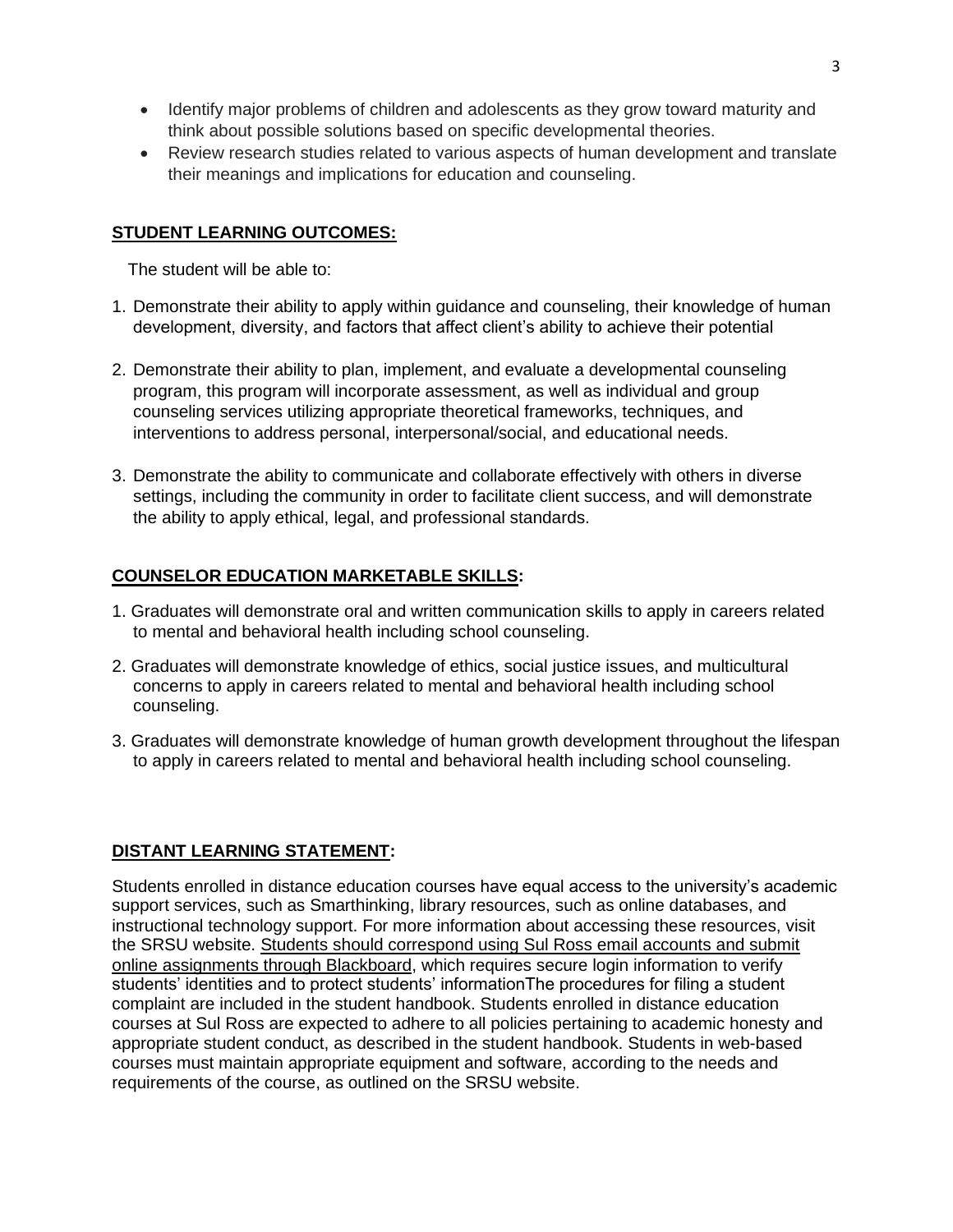## **TECHNICAL REQUIREMENTS**

To participate in this course, students will need to satisfy the following technical requirements: High-speed Internet access with standard up-to-date browsers. To get a list of Blackboard's supported browsers see:

[https://help.blackboard.com/Learn/Student/Getting\\_Started/Browser\\_Support#supporte](https://help.blackboard.com/Learn/Student/Getting_Started/Browser_Support%23supportedbrowsers) [dbrowsers](https://help.blackboard.com/Learn/Student/Getting_Started/Browser_Support%23supportedbrowsers)

To get a list of supported operation systems on different devices see: [https://help.blackboard.com/Learn/Student/Getting\\_Started/Browser\\_Support#testeddev](https://help.blackboard.com/Learn/Student/Getting_Started/Browser_Support%23testeddevices-and-operating-systems) [ices-and-operating-systems](https://help.blackboard.com/Learn/Student/Getting_Started/Browser_Support%23testeddevices-and-operating-systems)

Students must maintain consistent and reliable access to their Sul Ross University email and Blackboard, as these are the official methods of communication for this course.

Students may be asked to create logins and passwords on supplemental websites and/or to download trial software to their computer or tablet as part of course requirements. The following software plug-ins for PCs and Macs, respectively, are available for free download:

Adobe Acrobat Reader:<https://get.adobe.com/reader/>

Windows Media Player: [https://support.microsoft.com/en-us/help/14209/get](https://support.microsoft.com/en-us/help/14209/get-windows-media-player)[windows-media-player](https://support.microsoft.com/en-us/help/14209/get-windows-media-player)

Apple Quick Time Player: [www.apple.com/quicktime/download/](file:///C:/Users/lisa.sousa/AppData/Roaming/Microsoft/Word/www.apple.com/quicktime/download/)

### **SMARTTHINKING:**

With Blackboard, you will note two tabs on the left, a Smarthinking Handbook tab and a Smarthinking tab. Sul Ross State University is providing this writing tutorial program, free of charge, to currently enrolled students. Smarthinking is a proven, excellent writing tutorial program and user friendly. When you are ready to submit your draft paper to Smarthinking, you may do so through the Smarthinking tab.

This service does not detect plagiarism; you will still need to use SafeAssign for similarity detection. The Smarthinking Writing Center is designed to assist secondary, post-secondary, and graduate students become stronger writers. Students receive a detailed, personalized critique of any written assignment, such as an essay, paragraph, report, or creative work. When applicable, students can select specialists such as ESL, Technical Writing, or Creative Writing experts. Students can submit writing 24 hours a day, seven days a week.

### **ACADEMIC INTEGRITY:**

Students in this class are required to demonstrate scholarly behavior and academic honesty in the use of intellectual property. A scholar is expected to be timely, prepared, and focused. Meaningful, respectful, and pertinent online participation is also expected.

Examples of academic dishonesty include but are not limited to: submitting work as original that was used in whole or part for another course and/or professor; turning in another person's work as one's own; copying from professional works or internet sites without citation.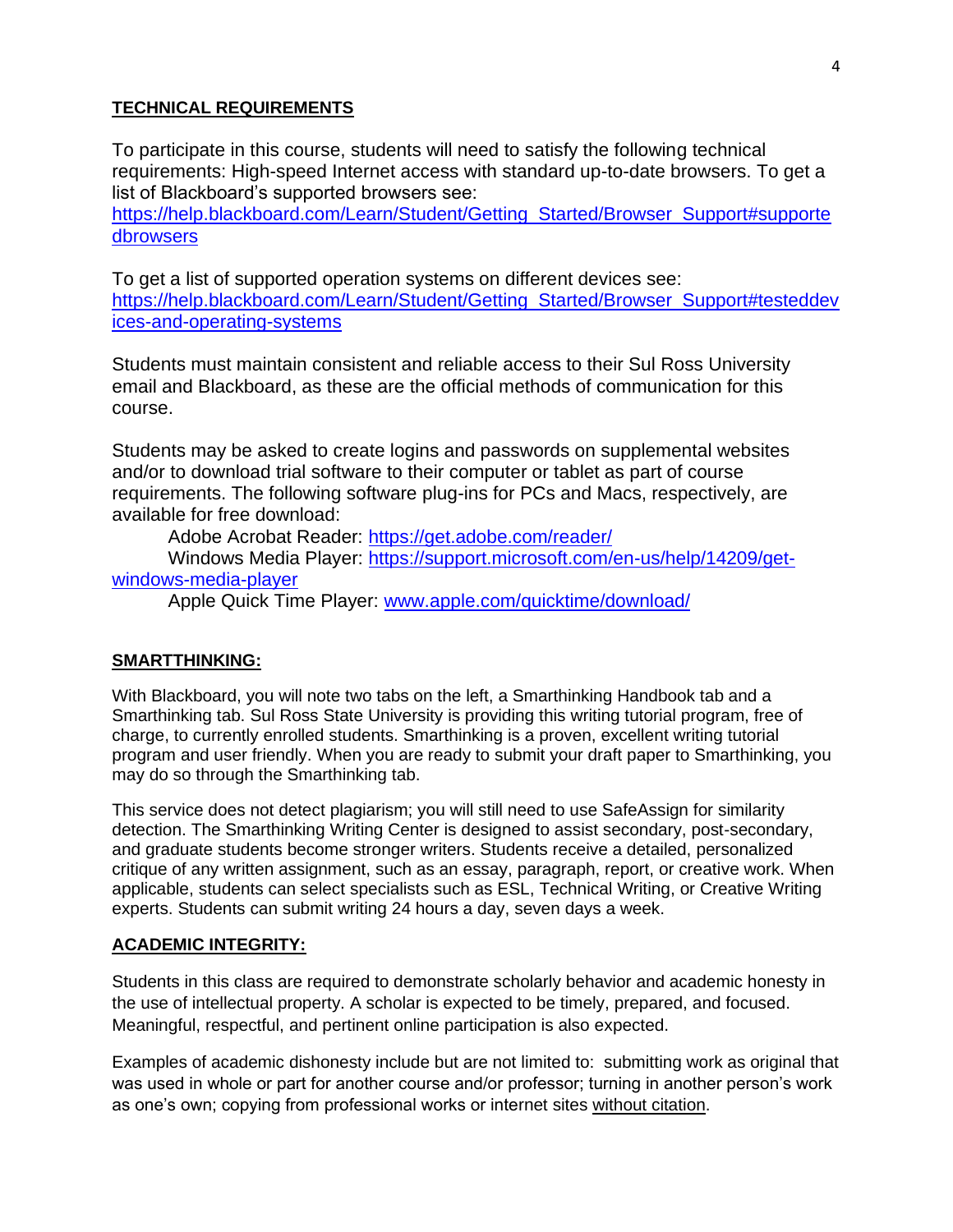### **SAFE ASSIGN:**

The Safe Assignment Tool is an advanced plagiarism prevention system deeply integrated with the Blackboard Learning Management System. SafeAssignment compares student papers submitted to Blackboard against an enormous wide range of sources and provides instructors with detailed Originality Reports. Because of SafeAssignment's flexibility, this product is an effective plagiarism prevention system that helps instructors to raise student awareness about plagiarism and to educate students about the ways to avoid plagiarism. You can check your similarity report and make corrections if needed. With your similarity report, you will note highlighted areas that have similarity noted between your paper and another source. You will click on the tab within the colored square to see the percentage of the similarity. Percentages above 20% must be corrected. It does not matter if the source that is being noted for similarity is not the same source that you used. The system is telling you what you have written is too similar to another source and you need to make corrections. You may need to change up some of the wording or order of information to make it your information. More than three or four words in a row that are identical to the originating author can be detected. You can submit your paper as many times as you would like. This system is designed to assist students with increasing awareness of plagiarism. Typically, plagiarism is an accidental occurrence and occurs when students do not realize their writing is overly similar to another source.

#### **ADA (Americans with Disabilities Act)**

#### **SRSU DISABILITY SERVICES:**

Sul Ross State University (SRSU) is committed to equal access in compliance with Americans with Disabilities Act of 1973. It is SRSU policy to provide reasonable accommodations to students with documented disabilities. It is the Student's responsibility to initiate a request. Please contact me, Ms. Rebecca Greathouse Wren, M.Ed., LPC-S, Director/Counselor, Accessibility Services Coordinator, Ferguson Hall (Suite 112) at 432.837.8203; mailing address is P.O. Box C-122, Sul Ross State University, Alpine, Texas 79832. Students should then contact the instructor as soon as possible to initiate the recommended accommodations.

#### **PARTICIPATION POLICY:**

Since ED 6308 is an online course, participation will be evaluated in Blackboard online discussions. It is the student's responsibility to check the Discussion Board and Sul Ross email *DAILY* for the duration of the course. In order for you to remain enrolled in ED 6308, you must reply to the Blackboard Discussion Board "Online Participation Policy" forum by the deadline posted on the Due Dates listing contained in this syllabus. It is policy at Sul Ross State University that if a student is enrolled in an online course and fails to stay active for a period of 3 weeks, fails to submit assignments, and/or does not reply to emails from the instructor, he/she will receive a final grade of "F." You may access the "Online Participation Policy" forum by entering Blackboard, then selecting Discussion Board. Please follow the directions regarding your required response.

**Each student will be expected to stay in regular communication with his/her professor and will be required to respond to emails sent to your Sul Ross email and/or telephone calls initiated by the professor within two days. If a timely response is not received, 50 points will be deducted from your overall grade. (No Excuses)**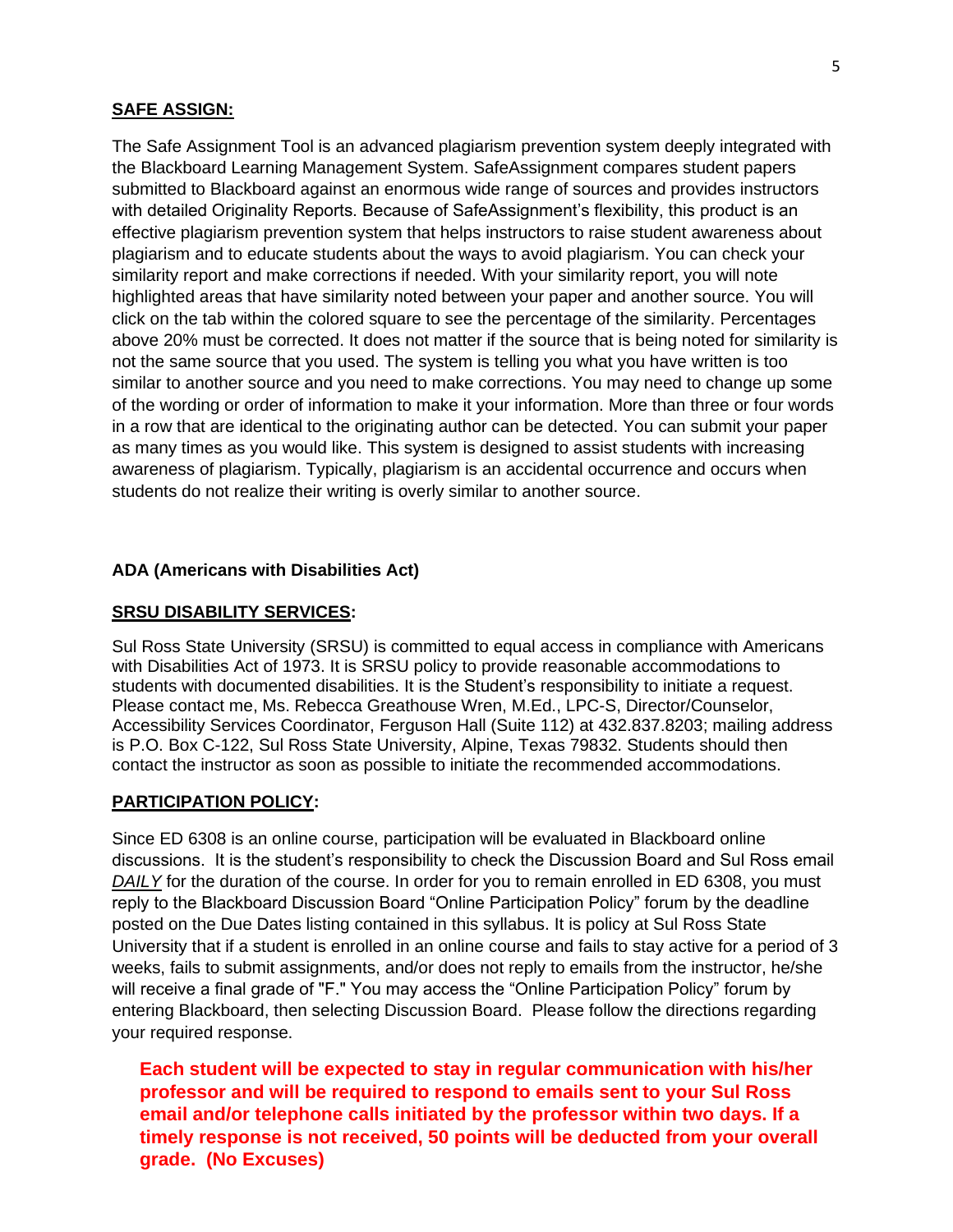# **COURSE REQUIREMENTS:**

Course Assignments:

1.Chapter Quizzes: (30% of overall grade)

There will be 20 chapter quizzes worth 40 points each. There is no time limit for taking each quiz but you must complete each quiz in one setting. You may not logon, logoff, and logon again. You may take the quiz only one time*. You MAY NOT collaborate on the chapter quizzes.* To do so will violate stated rules regarding academic honesty and you will be dropped from the course. Answers will not be provided until all students have taken each quiz.

## 2. Discussion Board Activities: (20% of overall grade)

Chapter discussion board POSTS and RESPONSES are due by 12:00 a.m. (midnight) on the given due date. Each chapter discussion board post is worth 15 points and each discussion board response is worth 5 points=20 points total. A response is directed towards a fellow student's posting. In other words, you are going to review a fellow student's chapter discussion board post and provide a response. Response postings must entail more than "great posting" or "good job". Although these phrases may be included, you must expand on your thoughts and present good responses.

3.Developmental Studies: (50% of overall grade)

The developmental case studies for this course will serve as both the midterm and final exams and are worth 100 points each.

The first case study (childhood through adolescence) will serve as the midterm.

The second case study (young adulthood through older adulthood) will serve as the final exam.

# **Developmental Studies:**

You will write two developmental study during this course.

The *first developmental study* will be written on a child/youth/adolescent. You may choose the developmental level (Infancy, Early Childhood, Middle & Late Childhood or Adolescence) and include multiple theories/theorists (Piaget, Bruner, Vygotsky, Erikson, Kohlberg, Bandura, etc.) which you will investigate as a part of this paper.

You will provide the following information for your subject: I. Identifying Information; II. Developmental Changes (Physical, Emotional, Social, Cognitive, Language and Moral); III. General Assessment.

*This paper will serve as your midterm examination.*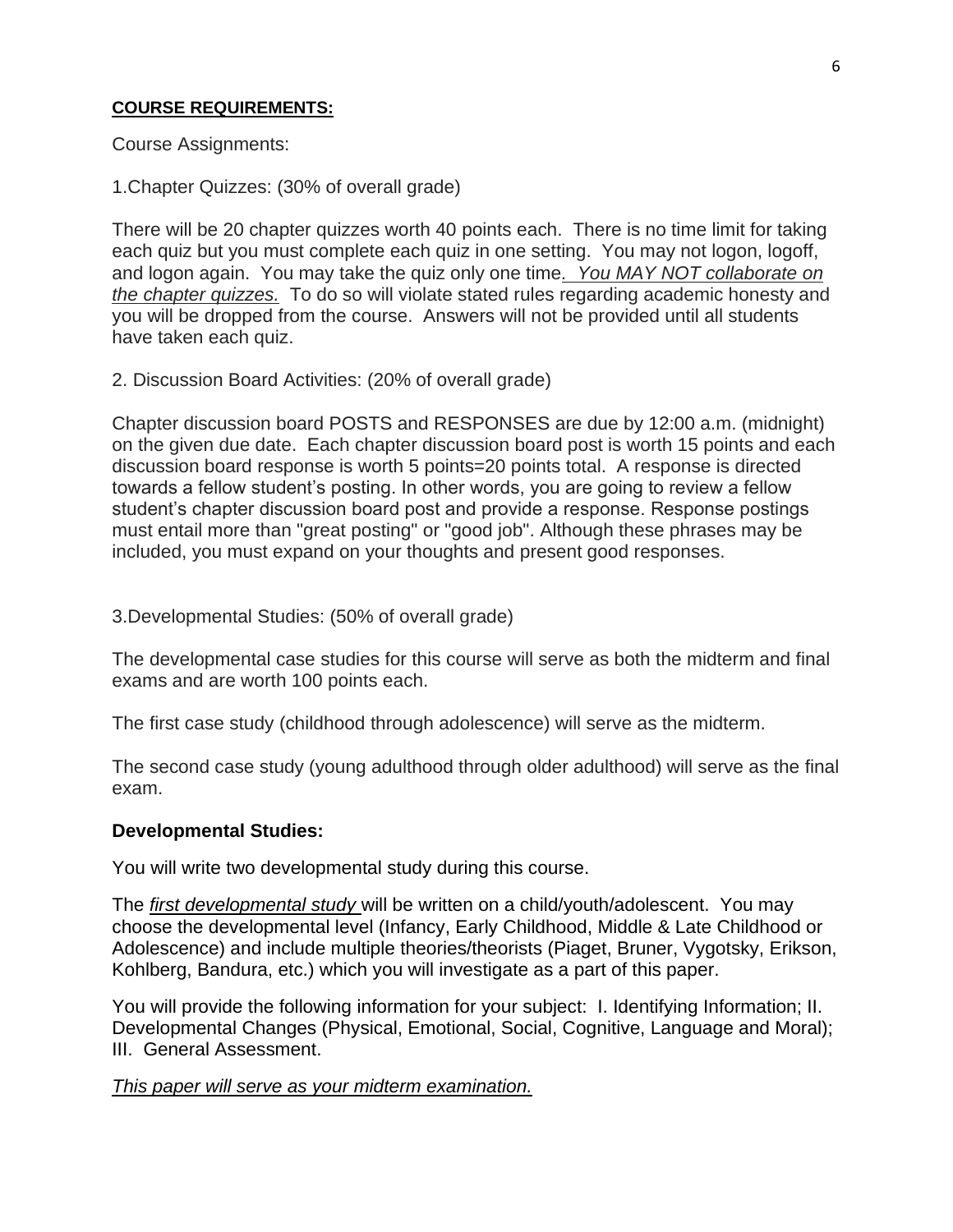The *second developmental study* will be exactly as the first with the exception that it will be written on an adult. You may choose the developmental level from Early Adulthood, Middle Adulthood, or Late Adulthood.

You will provide the following information as is relevant for your subject: I. Identifying Information; II. Developmental Changes (Physical, Cognitive, Personality, Careers, Work, Leisure, Relationships, Religion, Meaning in Life, Health, and Aging); III. General Assessment. Select the theories/theorists that are appropriate for your subject on which to base your assessment in each area.

# *This paper will serve as your final examination.*

Example theory/theorist:

- Erickson: Stages of Identity Development
- Kohlberg: Levels of Moral Development
- Piaget: Stages of Cognitive Development
- Super: Life Stages

NOTE: The paper must be written using APA guidelines using appropriate documentation. *This is NOT an opinion paper*. You must analyze the development of an individual of your choosing.

You MAY NOT use your spouse or your own children as the subject of the developmental study. You MAY use a parent, grandparent, or other such relative. The written body of the papers should be  $3 - 5$  pages in length (Times New Roman 12 pt. font, double-spaced) and provide specific information related to how the subject you are analyzing "fits" in the categories used for analysis (see above) according to the theory/theorist you have chosen to review.

*You must use the textbook and other supporting information to support your statements. See the Writing Rubric at the end of the Syllabus You must use the Smarthinking writing program and attach the report. References must be cited within the body of your paper. Papers with multiple errors and/or excessive similarity reported through SafeAssign will receive a reduction in grade.*

# **Writing Programs**: Smarthinking and SafeAssign

You must submit the Smarthinking report along with your submitted developmental studies. Simply copy and paste the report to the bottom of your paper and then submit. You will not receive credit for your paper if the Smarthinking report is not attached.

Turnaround time on tutorial reports is typically 24 hours. Do not wait until the night before the due date to write your paper. You will not have time to receive your paper back and make suggested revisions.

# **The Critique Process:**

Each critique includes the writing tutor's comments inserted within the student assignment and a Response Form detailing additional feedback. Smarthinking writing tutors address students' writing issues, targeting higher-order issues (such as content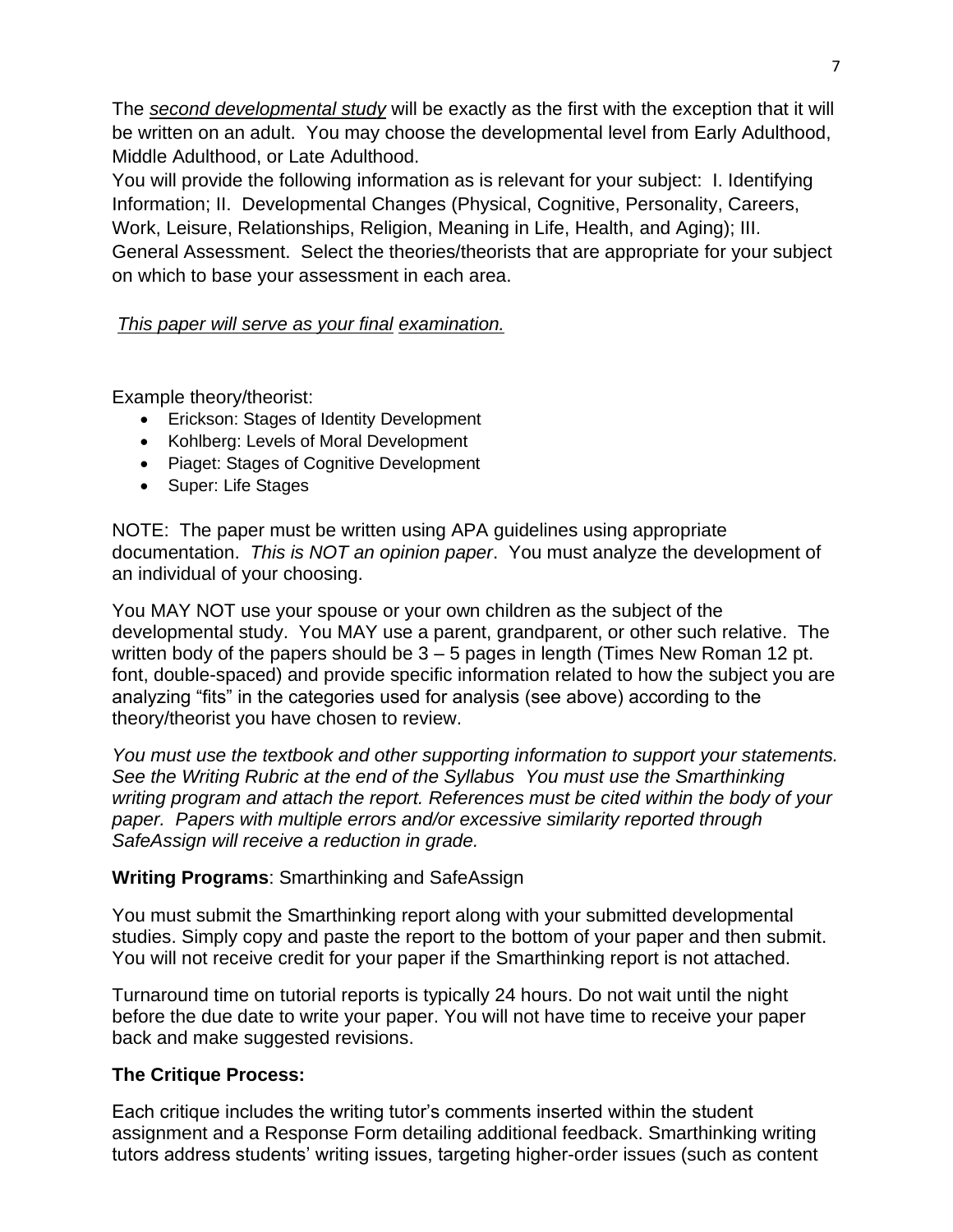and thesis development) as well as lower-order concerns (such as grammar and mechanics). They do not edit or correct student work. By expanding students' understanding of good writing techniques, our tutors help students become better writers.

Writing review services include the following options:

# • **Standard Essay Review**

Smarthinking's standard essay critique prioritizes higher-order concerns, including main idea/thesis, content development, organization, and introduction/conclusion. This critique includes a tutor's embedded comments and a response form with commentary on essay strengths, areas in need of improvement, and a summary of next steps.

# • **Long Essay Review**

The long essay review provides the same individualized feedback as the standard essay review, but applied to written pieces of greater length.

# • **Paragraph Review**

The paragraph review provides the same individualized feedback as the standard essay review, but applied to a writing piece of 300 words or less.

# **• Grammar & Documentation Review**

The Lower-Order Concerns-only essay critique addresses exclusively lower-order issues of grammar and mechanics, sentence structure, word choice, and documentation. This review offers the same personalized, essay-specific feedback as Smarthinking's standard Essay critique in that tutors assist students with recurring errors, model corrections, and offer concrete writing and revision advice without editing or proofing the students' work. Whereas Smarthinking's standard essay review prioritizes higher-order concerns (main idea/thesis, content development, organization, and introduction/conclusion), the grammar and documentation critique addresses exclusively lower-order issues of grammar & mechanics, sentence structure, word choice, and documentation.

# **• Resume & Cover Letter Review**

Smarthinking critiques résumés and cover letters, which gives job applicants and students detailed feedback that can be essential as they seek employment. Key areas of focus include purpose/focus, content development, organization, grammar & mechanics, sentence structure, and word choice.

# **EVALUATION/GRADING POLICY:**

Note: Grades are earned based on the quality of the work completed. Assignments submitted after due dates will receive no credit. Grades of **Incomplete (I)** are not given in the Professional Studies Division of Sul Ross State University *except* in the *most extreme* situations.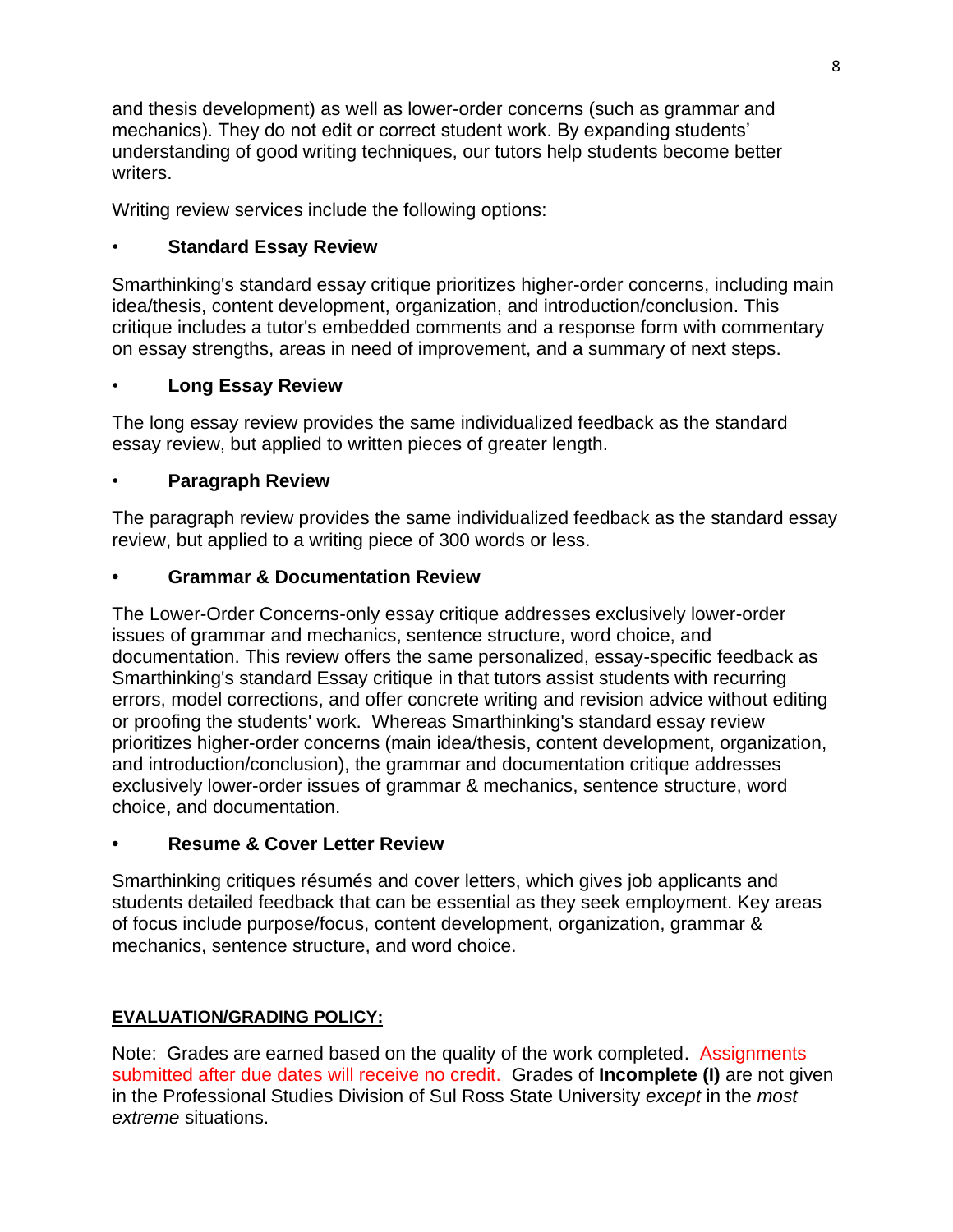A grade of "A" will not be given in this course unless the student's writing reflects graduate level quality and the written career program is superior. See writing rubric at the end of the syllabus.

| Grading                            |                                      |  |        |  |
|------------------------------------|--------------------------------------|--|--------|--|
|                                    | A=100-91% B=90-81% C=80-71% D=70-61% |  |        |  |
| <b>Chapter Quizzes</b>             |                                      |  | $30\%$ |  |
| <b>Discussion Boards</b>           | 20%                                  |  |        |  |
| Developmental Study and Final Exam | 50 % (25% each)                      |  |        |  |
| Total                              |                                      |  | 100%   |  |

Graduate students must maintain a 3.0 GPA to remain in good standing. Grades of **Incomplete (I)** are not given in the Professional Studies Division of Sul Ross State University *except* in the *most extreme* situations

A grade of "A" will not be given in this course unless the student's writing reflects graduate level quality and the written program is superior. A grade of "C" will result in the student retaking the course.

### **SCHEDULE/DUE DATES:**

All Assignments are due by 11:59pm (CST). **No late work will be accepted.** 

*May 20 - Online ED 5313 course officially begins.* 

- May 20 -**Complete** Online Participation Policy Agreement posted on Discussion Board. Must be completed before receiving credit for assignments,
- May 20 **Introduce** Yourself on the Discussion Board
- May 21 Discussion Board Postings and Responses- Chapter 1-Due
- May 22 Chapter 1 Quiz
- May 23 Chapter 2 Quiz

### **WEEK ONE**

- May 24 Discussion Board Postings and Responses- Chapter 3
- May 25 Chapter 3 Quiz
- May 26 Discussion Board Postings and Responses- Chapter 4
- May 27 Chapter 4 Quiz
- May 28 Discussion Board Postings and Responses- Chapter 5
- May 29 Chapter 5 Quiz
- May 30 Chapter 6 Quiz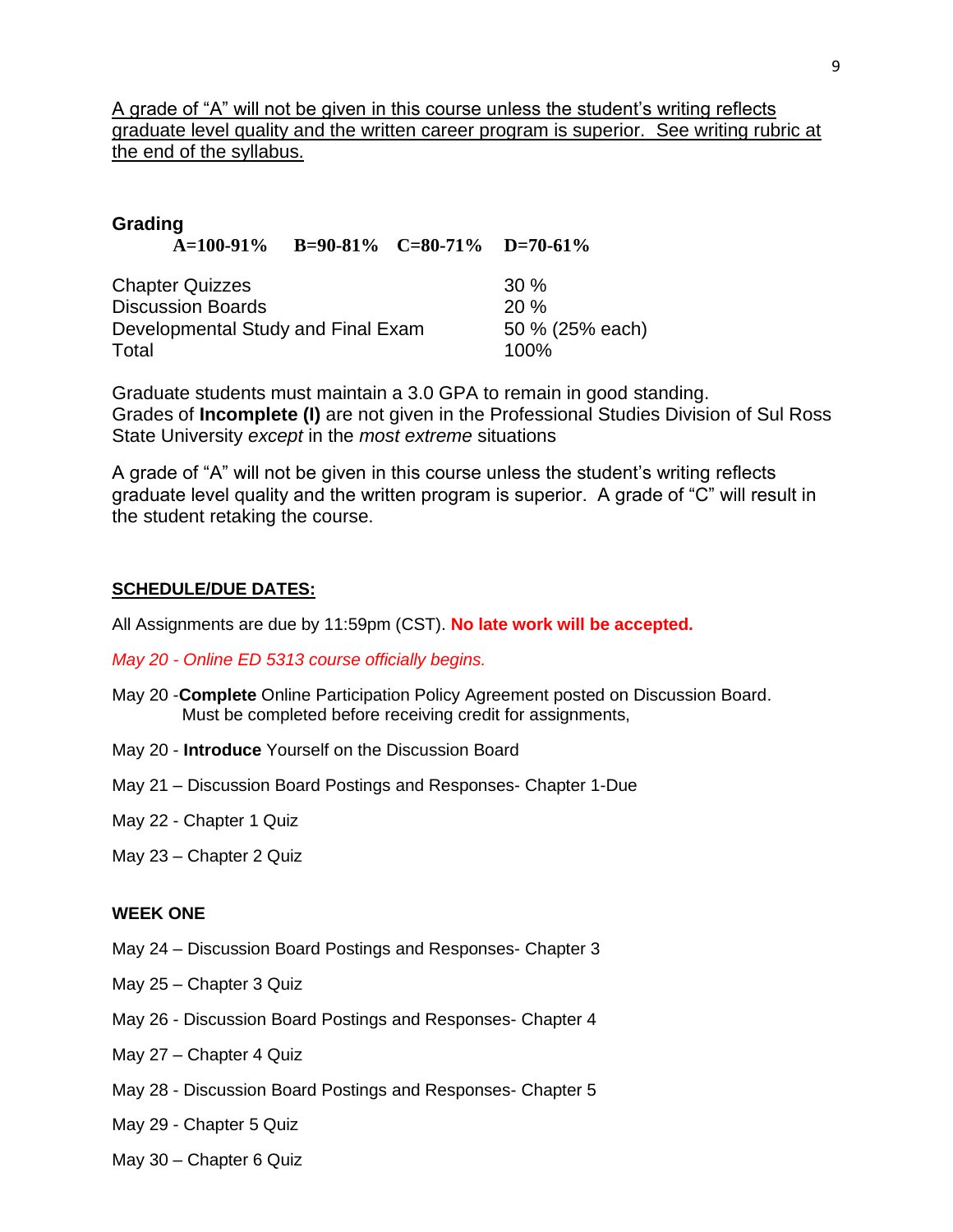### **WEEK TWO**

- May 31 Discussion Board Postings and Responses- Chapter 7
- June 1 Chapter 7 Quiz
- June 2 Chapter 8 Quiz

\*You should submit your Child Development Study to Smarthinking Writing Program now so that you have time to get your feedback and make revisions.

- June 3 Discussion Board Postings and Responses- Chapter 9
- June 4 Chapter 9 Quiz
- June 5 Chapter 10 Quiz
- June 6 Discussion Board Postings and Responses- Chapter 11

### **WEEK THREE**

- June 7 Chapter 11 Quiz
- June 8 Finalize on Child Developmental Study
- June 9 Child Developmental Study
- June 10 Chapter 12 Quiz
- June 11 Discussion Board Postings and Responses- Chapter 13
- June 12 Chapter 13 Quiz
- *June 12 – Last Day to drop a class*
- June 13 Chapter 14 Quiz

#### **WEEK FOUR**

- June 14 Discussion Board Postings and Responses- Chapter 15
- June 15 Chapter 15 Quiz
- June 16 Chapter 16 Quiz

\*You should submit your Adult Development Study to Smarthinking Writing Program now so that you have time to get feedback and make revisions.

- June 17 Discussion Board Postings and Responses- Chapter 17
- June 18 Chapter 17 Quiz
- June 19 Chapter 18 Quiz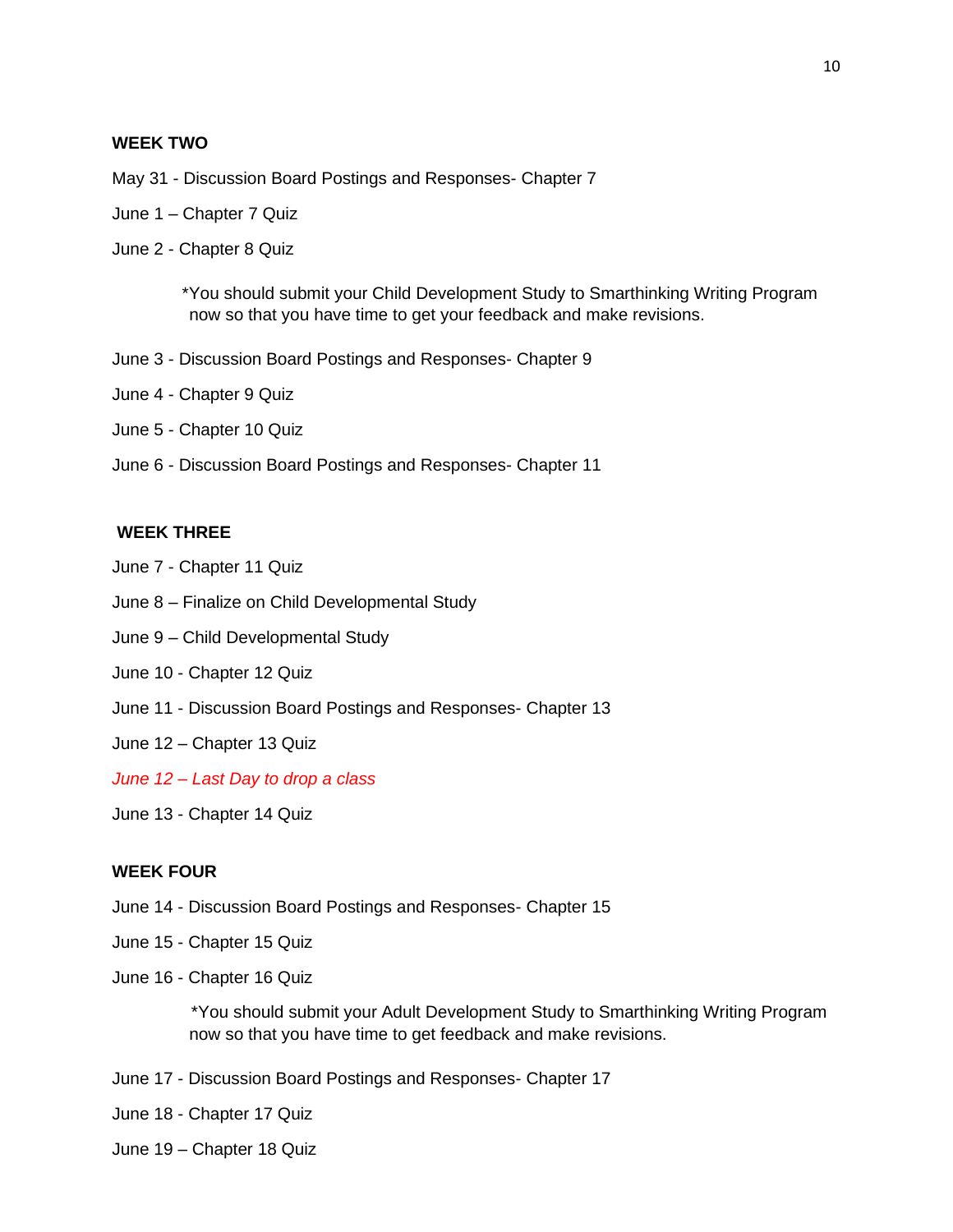June 20 - Discussion Board Postings and Responses- Chapter 19

# **WEEK FIVE**

- June 21 Chapter 19 Quiz
- June 22 Chapter 20 Quiz
- June 23 Finalize Work on Adult Developmental Study
- June 24 Adult Developmental Study
- *June 26 – Last Day of class*
- *June 29 – Grades Due*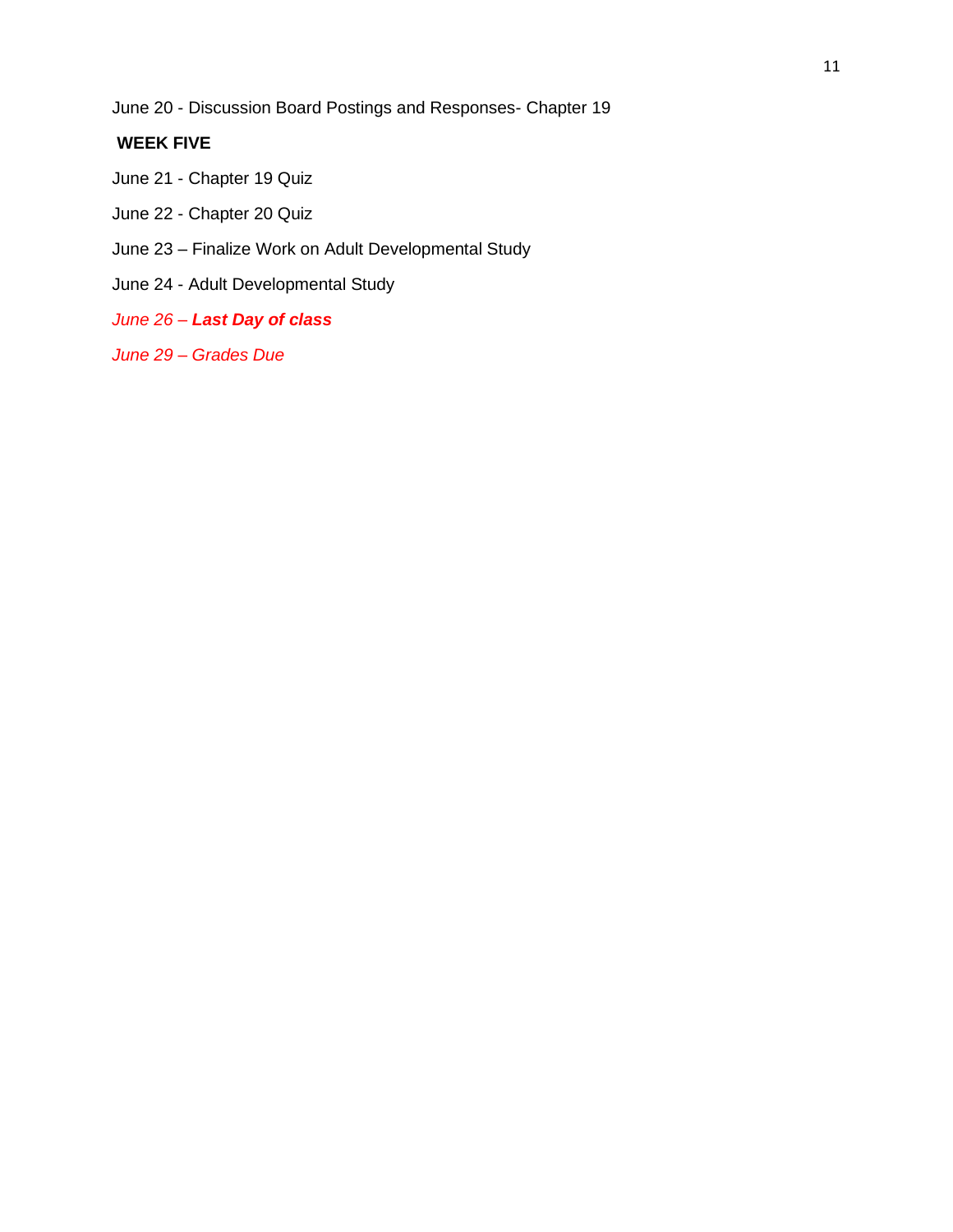## **WRITING RUBRIC FOR ALL WRITTEN ASSIGNMENTS AND DISCUSSIONS:**

| Integration of<br>Knowledge<br>not                                      | 1<br>The paper did<br>incorporate<br>knowledge<br>from the                                                                             | $\mathbf 2$<br>The paper<br>somewhat<br>incorporated                                                                                                                                     | 3<br>The paper<br>incorporated                                                                                                                                                           | 4<br>The paper                                                                                                                                                                                                 | 5                                                                                                                                                                                                                |  |
|-------------------------------------------------------------------------|----------------------------------------------------------------------------------------------------------------------------------------|------------------------------------------------------------------------------------------------------------------------------------------------------------------------------------------|------------------------------------------------------------------------------------------------------------------------------------------------------------------------------------------|----------------------------------------------------------------------------------------------------------------------------------------------------------------------------------------------------------------|------------------------------------------------------------------------------------------------------------------------------------------------------------------------------------------------------------------|--|
|                                                                         |                                                                                                                                        |                                                                                                                                                                                          |                                                                                                                                                                                          |                                                                                                                                                                                                                |                                                                                                                                                                                                                  |  |
| ways                                                                    | literature or<br>class in<br>relevant and<br>meaningful                                                                                | knowledge<br>from the<br>literature in<br>relevant and<br>meaningful<br>ways                                                                                                             | knowledge<br>from the<br>literature in<br>relevant and<br>meaningful<br>ways                                                                                                             | effectively<br>incorporated<br>knowledge<br>from the<br>literature in<br>relevant and<br>meaningful<br>ways                                                                                                    | The paper<br>very<br>effectively<br>incorporated<br>knowledge<br>from the<br>literature in<br>relevant and<br>meaningful<br>ways                                                                                 |  |
| Organization<br>and<br><b>Presentation</b><br>topic to<br>and a<br>flow | The paper<br>lacked topic<br>sentences,<br>transitions<br>from one<br>another,<br>relevant<br>connections<br>among topics,<br>seamless | The paper<br>occasionally<br>included<br>topic<br>sentences,<br>transitions<br>from one<br>topic to<br>another,<br>relevant<br>connections<br>among<br>topics, and a<br>seamless<br>flow | The paper<br>consistently<br>included<br>topic<br>sentences,<br>transitions<br>from one<br>topic to<br>another,<br>relevant<br>connections<br>among<br>topics, and a<br>seamless<br>flow | The paper<br>consistently<br>and<br>effectively<br>employed<br>topic<br>sentences,<br>transitions<br>from one<br>topic to<br>another,<br>relevant<br>connections<br>among<br>topics, and a<br>seamless<br>flow | The paper<br>uniformly and<br>very<br>effectively<br>employed<br>topic<br>sentences,<br>transitions<br>from one<br>topic to<br>another,<br>relevant<br>connections<br>among<br>topics, and a<br>seamless<br>flow |  |
| <b>Focus</b>                                                            | The paper's<br>topic lacked<br>focus and a<br>clear direction                                                                          | The paper's<br>topic had<br>occasional<br>focus,<br>direction,<br>and purpose                                                                                                            | The paper's<br>topic had<br>focus and<br>clarity of<br>direction and<br>purpose                                                                                                          | The paper's<br>topic had<br>effective<br>focus and<br>clarity of<br>direction and<br>purpose                                                                                                                   | The paper's<br>topic had<br>very effective<br>focus and<br>clarity of<br>direction and<br>purpose                                                                                                                |  |
| Level of<br>Coverage                                                    | The paper<br>lacked depth,<br>elaboration,<br>and relevant<br>material                                                                 | The paper<br>occasionally<br>included<br>depth,<br>elaboration,<br>and relevant<br>material                                                                                              | The paper<br>included<br>depth,<br>elaboration,<br>and relevant<br>material                                                                                                              | The paper<br>effectively<br>included<br>depth,<br>elaboration,<br>and relevant<br>material                                                                                                                     | The paper<br>very<br>effectively<br>included<br>depth,<br>elaboration,<br>and relevant<br>material                                                                                                               |  |
| Grammar/<br><b>Spelling</b><br><b>References</b>                        | The paper<br>contained<br>numerous<br>errors of<br>grammar and<br>spelling<br>The paper did                                            | The paper<br>contained<br>some errors<br>of grammar<br>and spelling<br>The paper                                                                                                         | The paper<br>contained<br>very few<br>errors of<br>grammar<br>and spelling<br>The paper                                                                                                  | The paper<br>contained<br>only one or<br>two errors of<br>grammar<br>and spelling<br>The paper                                                                                                                 | The paper<br>contained no<br>errors of<br>grammar and<br>spelling<br>The paper                                                                                                                                   |  |